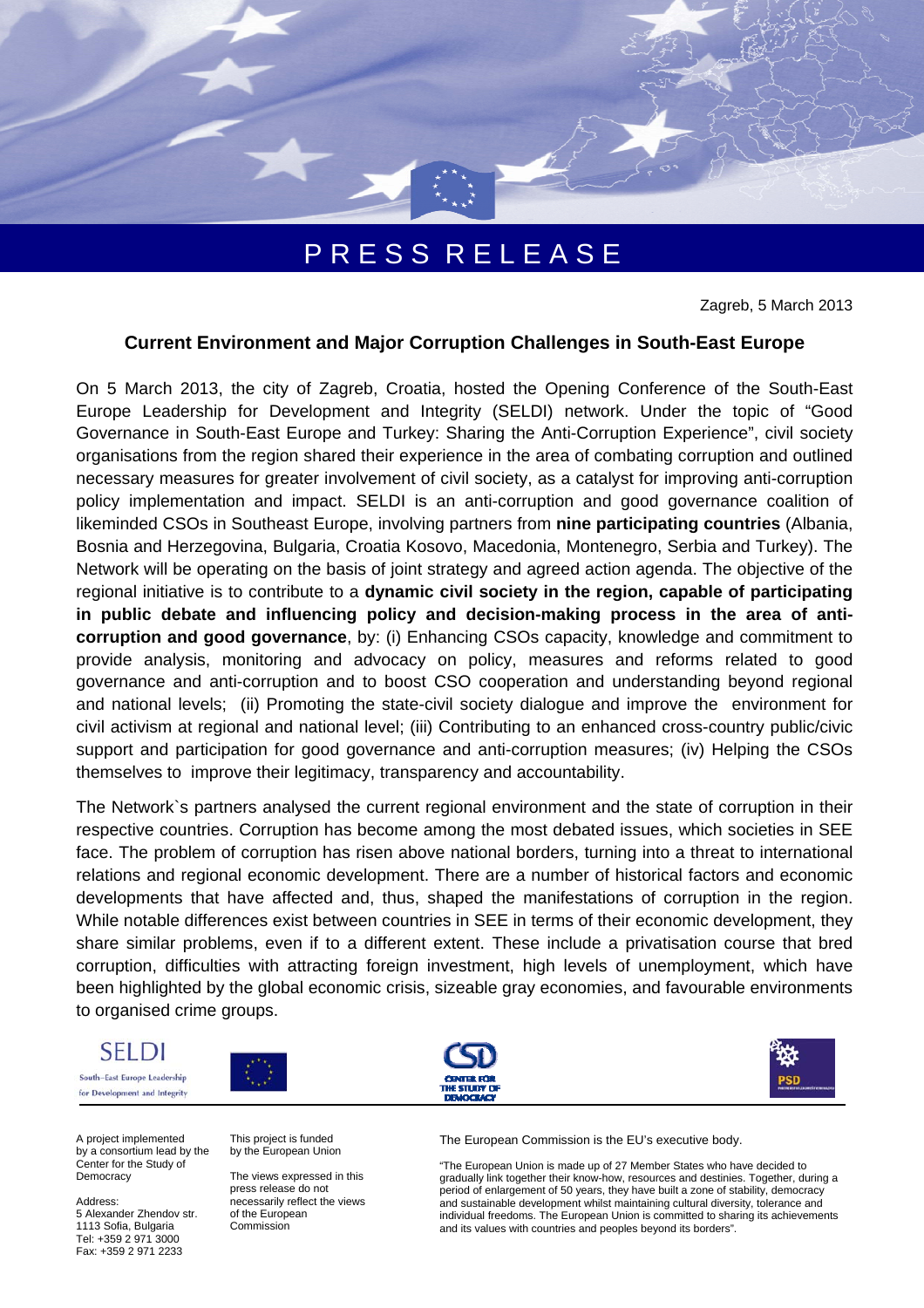Corruption is **continuously ranked among the major challenges**, faced by the SEE countries. Despite the positive efforts of establishing regulatory and institutional base for fighting corruption, including specialised anti-corruption agencies, which are being introduced in the majority of the countries in the region, significant problems persists, especially with regard to the practical implementation of the existing legal framework and institutional enforcement. Though it is hard to generalise in the context of the different national historical and institutional environments in the South-East European countries, **several underlying issues** seem to draw a distinct picture of the major corruption problems in the region. **Political pressure** continues to influence the institutional environment, which is especially problematic with regard to the work of judicial system and the national anti-corruption agencies. In addition, the latter often lack the necessary institutional capacity. Combined, the lack of political will to pursue corruption and the **limited institutional independence and capacity** result in **slow implementation of anti-corruption policies**. Another related outcome is the **high-level political corruption**, often the investigation of which is hindered by wide-reaching **immunity** legislation.

**Transparency of political party funding** is another major challenge in many SEE countries, which aids the presence of strong **external economic influence**, where private interests are being allowed to affect the course of governance. **Lack of transparency** in managing and distributing State finances, mainly with regard to **public procurement** contracts, is also a significant argument for corruption allegations. Conflicts of interest (despite the fact that some legislation on the topic is available in most countries, full implementation remains an issue) and integrity concerns give further ground for the overall **lack of public trust**. These core issues render the existence of legal and institutional framework against corruption inefficient. The **business environment is also affected**.





Source: SELDI, 2013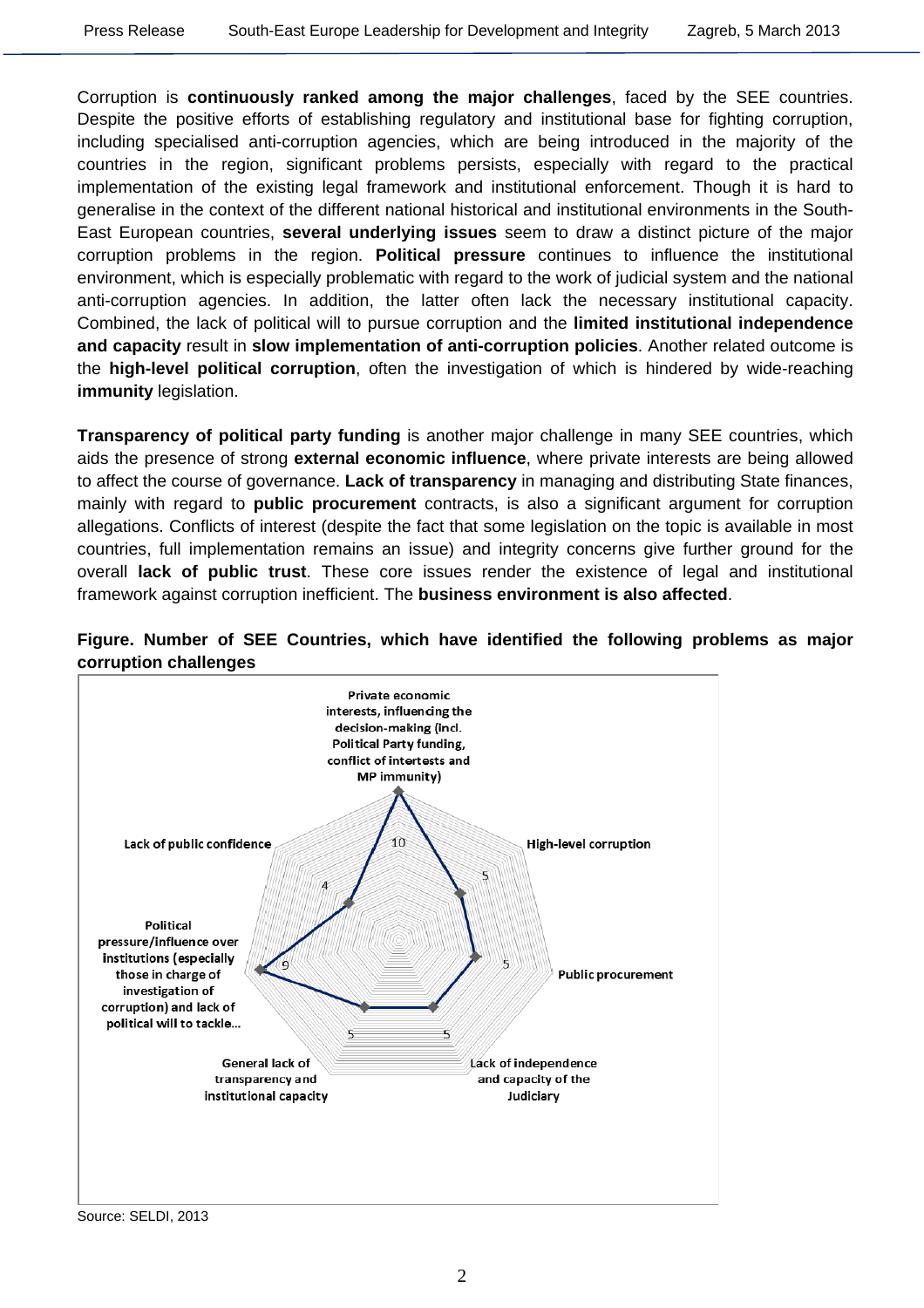The **prospects for joining the EU** have provided the strongest incentives and opportunities for SEE countries to gain speed in their fight against corruption. The fight against corruption and the establishment of effective judiciary have always been of essential importance towards EU accession. The **2012-2013 EU Enlargement Strategy** firmly puts the **strengthening of the rule of law** and democratic governance as **central to the enlargement process**. Countries that wish to become Members of the European Union have to start early on reforms of their judicial and public administration systems, ensuring that strong frameworks are in place to prevent corruption. A **new approach** to enlargement negotiations proposed by the European Commission and endorsed by the Council of the European Union, explicitly positions rule of law issues, including the **fight against organised crime and corruption**, as the centrepieces of the EU's enlargement policy. The new approach provides for the judiciary and fundamental rights, and justice, freedom and security (Chapters 23 and 24 of the acquis) to be tackled early in the enlargement process, and reaffirms the need for solid track records of reform implementation to be developed throughout the negotiation process, with the aim of ensuring sustainable and lasting reforms.

**Regional cooperation in the Western Balkans** is central to the EU Enlargement strategy. Next to the importance of governmental dialogue and collaboration in the SEE region, **CSO cooperation is essential**. Tackling corruption calls for active civil society organisations` involvement, which is the central objective of the South-East Europe Leadership for Development and Integrity (SELDI) network. In light of potential impact, productive CSO collaboration in the region also largely depends on the **cooperation between civil society organisations and governmental institutions**. The **effective dialogue between CSOs and the State however is largely limited** in many SEE counties. Significant gaps exist in terms of disregard of CSOs on the part of the government, lack of interest, as well as State capture of civil society organisations.

**Croatia** continues adopting and implementing EU legislation and is now completing its alignment with the *acquis*, awaiting to become the 28th Member State of the European Union on 1 July 2013. After a **notable and steady progress** during the last years, an **adequate legal and institutional framework** is **firmly place** and a track record of implementation continues to be developed. Law enforcement bodies are largely proactive, especially on higher-level cases, area which remains an essential problem in other SEE countries. Croatia has also improved its track record of strengthened prevention measures by means of a number of legal instruments.

**The job of Croatia, however, is far from over**. Local-level corruption needs attention, particularly in the area of public procurement. Efforts are needed to ensure a sustained track record of efficient, effective and unbiased investigation, prosecution and court rulings of corruption cases. Lack of political integrity and strong accountability mechanisms lead to State capture and the presence of vast private economic interests, affecting policy-making and influencing the judicial process. Conflict of interest legislation is not fully implemented. Issues related to civil society capture and biased media also constitute a problem, which leads to effective lack of public discussion on policies of strategic importance.